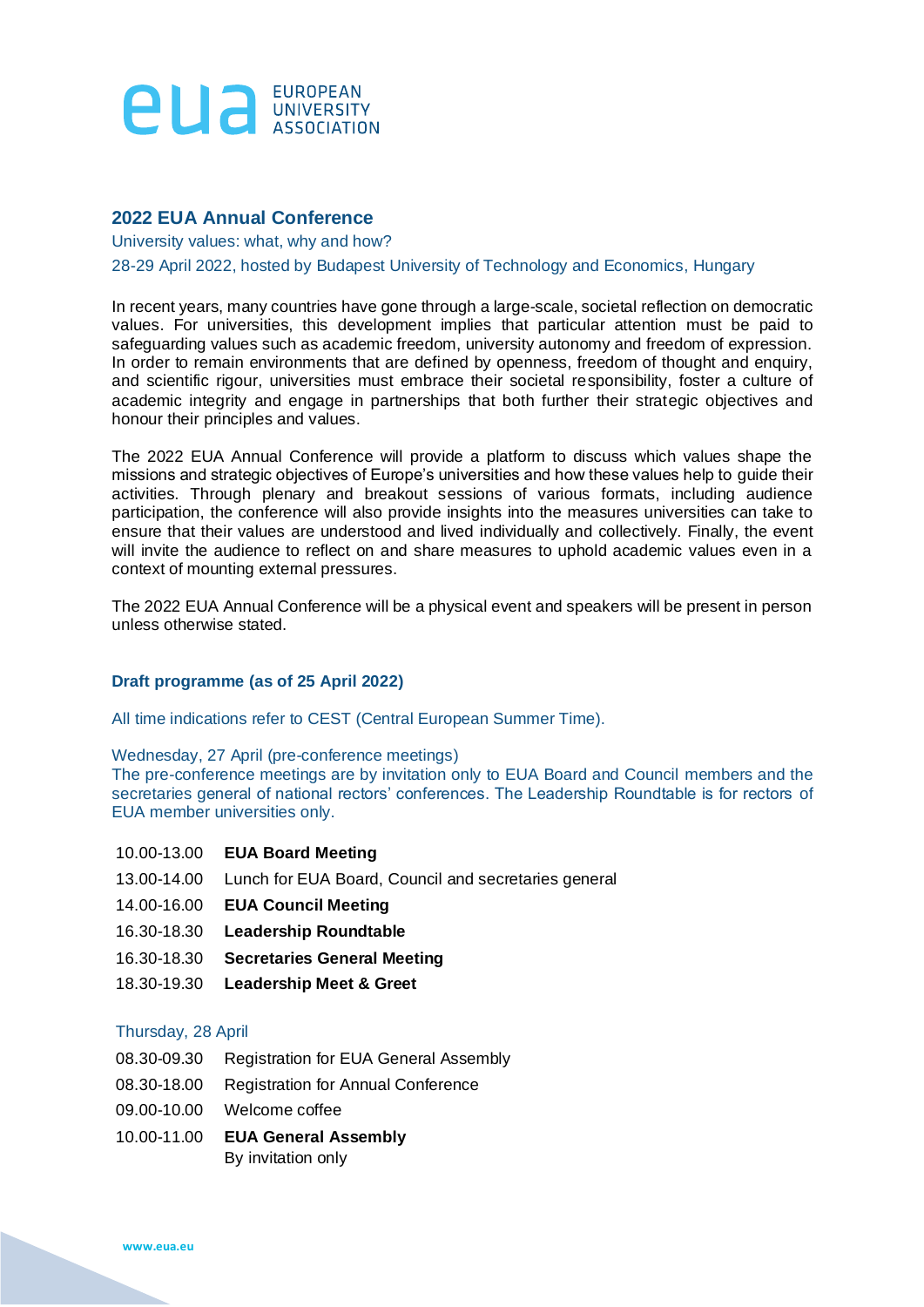### 11.15-12.00 **Spotlight on Ukraine**

- László Borhy, President, Hungarian Rectors' Conference
- Jerzy Lis, Rector, AGH University of Science and Technology, Poland
- Olga Porkuian, Rector, Volodymyr Dahl East Ukrainian National University, Ukraine
- Kseniia Smyrnova, Vice-Rector for International Cooperation, Taras Shevchenko National University of Kyiv, Ukraine
- Chaired by Michael Murphy, President, European University Association (EUA)

### 12.00-13.30 Lunch

# 13.30-15.00 **Official Opening and Plenary Session I: Academic freedom – from policy to reality**

Drawing from international frameworks for civil liberties, this session will address the role of academic freedom in safeguarding broader democratic values, ensuring self-reflection and striving for continuous societal enhancement. The session will also explore what universities can do in practice to ensure that academic freedom is and remains a lived reality.

- Official conference opening by Michael Murphy, President, EUA; Tibor Czigány, Rector, Budapest University of Technology and Economics, Hungary; and László Borhy, President of the Hungarian Rectors' Conference
- Svein Stølen, Rector, University of Oslo, Norway
- Adam Bodnar, Dean of Faculty of Law, SWPS University of Social Sciences and Humanities, Warsaw, Poland
- Christian Ehler, Member of European Parliament
- David Kaye, Director of International Justice Clinic/Co-Director of Fair Elections and Free Speech Center, UC Irvine School of Law, United States/ former United Nations Special Rapporteur on the promotion and protection of the right to freedom of opinion and expression (*joining remotely*)
- Plenary chaired by Amanda Crowfoot, Secretary General, EUA
- 15.00-15.30 Coffee break
- 15.30-16.10 **Breakout Sessions, Round I**
- 16.10-16.30 Break to move back to the plenary room

# 16.30-17.30 **Plenary Session II: Nurturing a culture of open and respectful debate** Against the backdrop of debates around "cancel culture" and "de-platforming", this session will look into the potential ramifications of such trends for freedom of speech in European universities: What can universities – and other actors – do to ensure free expression? In addition, what is the role of university leadership in such endeavours?

- Martina Darmanin, President, European Students' Union
- Éric Fassin, Professor, University Paris 8 Vincennes-Saint Denis, France
- lain Gillespie, Principal & Vice-Chancellor, University of Dundee, United Kingdom
- Chaired by Anne Lequy, Rector, Magdeburg-Stendal University of Applied Sciences, Germany and EUA Board member

### 19.00-22.30 Networking Reception and Gala Dinner

### Friday, 29 April

### 09.30-11.00 **Breakout Sessions, Round II**